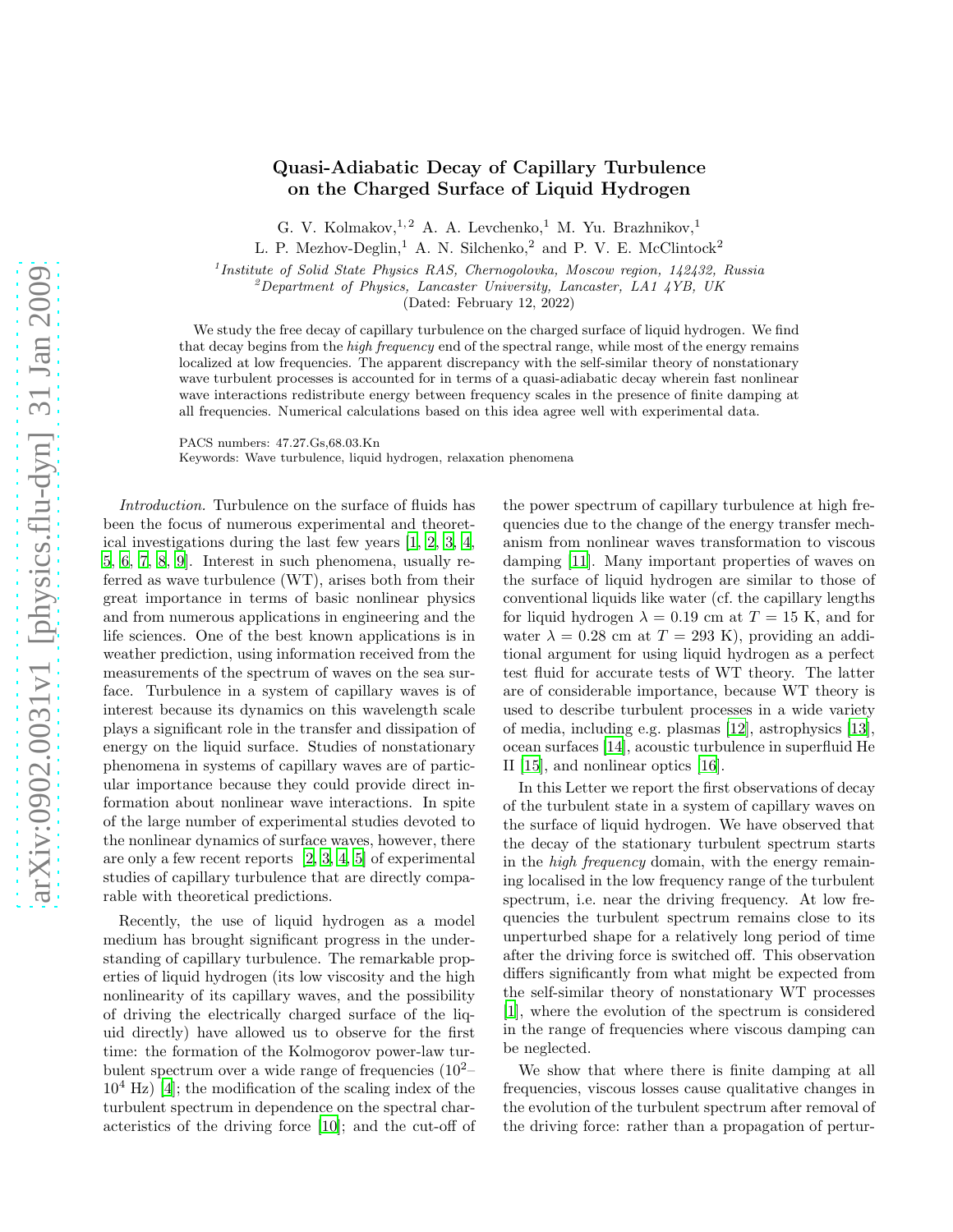bations from low to high frequencies, caused by the cascade transfer of energy (the scenario considered in [\[1](#page-3-0)]), there is a relatively fast decay of the high frequency domain of the spectrum. Although our observations are new, and came as a surprise, we show that they can still be understood qualitatively within the framework of the general WT theory [\[1\]](#page-3-0).



FIG. 1: (a) The measured signal  $P(t)$ . The periodic driving force was switched off at time  $t = 1.8$  s. (b) Evolution of the turbulent power spectrum during the decay, calculated over  $P(t)$ . Grey shading indicates frequency components in the power spectrum whose  $P_{\omega}^2$  exceeds the threshold  $10^4$ (a.u.) in the graph below. (c) Instantaneous power spectra calculated at times indicated by the arrows in (b): curve 1 at the insert corresponds to time  $t = 2$  s; curve 2 corresponds to  $t = 2.5$  s. The spectra shown represent an ensemble average over 10 identical measurements. The dashed line in (c) corresponds to the power-like dependence  $P_{\omega}^2 \sim \omega^{-7/2}$ predicted by theory [\[6,](#page-3-5) [7\]](#page-3-6).

Experimental observations. The experimental arrangements were similar to those used in our earlier studies of steady-state turbulence on the charged surface of liquid hydrogen [\[17\]](#page-3-16). The measurements were made using an optical cell inside a helium cryostat. Hydrogen was condensed into a cup formed by a bottom capacitor plate and a guard ring 60 mm in diameter and 6 mm high. The layer of liquid was 6 mm thick. The top capacitor plate (a collector 60 mm in diameter) was located at a distance of 4 mm above the surface of the liquid. A two-dimensional positive charge layer was created just below the surface of the liquid with the aid of a radioactive plate placed at the bottom of the cup. The temperature of the liquid was 15–16 K. The waves on the charged surface were excited by a periodic driving voltage applied between the guard ring and the upper electrode. They were detected from the variation of the total power  $P(t)$  of a laser beam reflected from the oscillating surface, which was measured with a photodetector, sampled with an analogue-to-digital converter, and stored in a computer. Given the size of the light spot, the correlation function  $I_{\omega} = \langle |\eta_{\omega}|^2 \rangle$  of the surface elevation  $\eta(\mathbf{r}, t)$  in frequency representation is directly proportional to the squared modulus of the Fourier transform of the detected signal,  $I_{\omega} = const P_{\omega}^2$ at frequencies above 50 Hz.

In systems of finite size, the power spectrum of capillary turbulence is discrete; but, at frequencies much higher than the lowest resonant frequency (which in our experiments was ∼3 Hz), the intrinsic spectrum of resonant frequencies becomes quasi-continuous due to viscous broadening of the resonances and/or nonlinear broadening at pumping rates exceeding a critical value (see theory  $[8, 18]$  $[8, 18]$  and observations  $[2, 3, 4, 5]$  $[2, 3, 4, 5]$  $[2, 3, 4, 5]$  $[2, 3, 4, 5]$  $[2, 3, 4, 5]$ ). To establish the steady turbulent state at the surface of the liquid, a 95 Hz ac driving voltage was applied for ∼10 s. It was then switched off, and we observed the relaxation oscillations of the surface. The instantaneous power spectrum  $P_{\omega}^2$  of nonstationary surface oscillations was calculated by using a short-time Fourier transform of the measured signal  $P(t)$  [\[19\]](#page-3-18).

It is clearly evident from Fig. 1 that, during decay of the turbulence, it is the high frequency components of the power spectrum that are damped first. The amplitude of the main peak at the driving frequency remains larger than the amplitudes of peaks at the harmonics, all the time, both before and after the driving force is switching off, i.e. the surface of the liquid continues to oscillate mainly at the driving frequency. The wave amplitude in the turbulent distribution decreases homogeneously during the decay, and the power-law dependence of the spectrum persists, even for low frequencies down to 100 Hz.

Numerical calculations. To try to understand the peculiar form of decay, we modelled numerically the time evolution of the initial steady-state turbulent power spectrum of the capillary waves. According to WT theory [\[1](#page-3-0), [6](#page-3-5)] the evolution of a turbulent spectrum can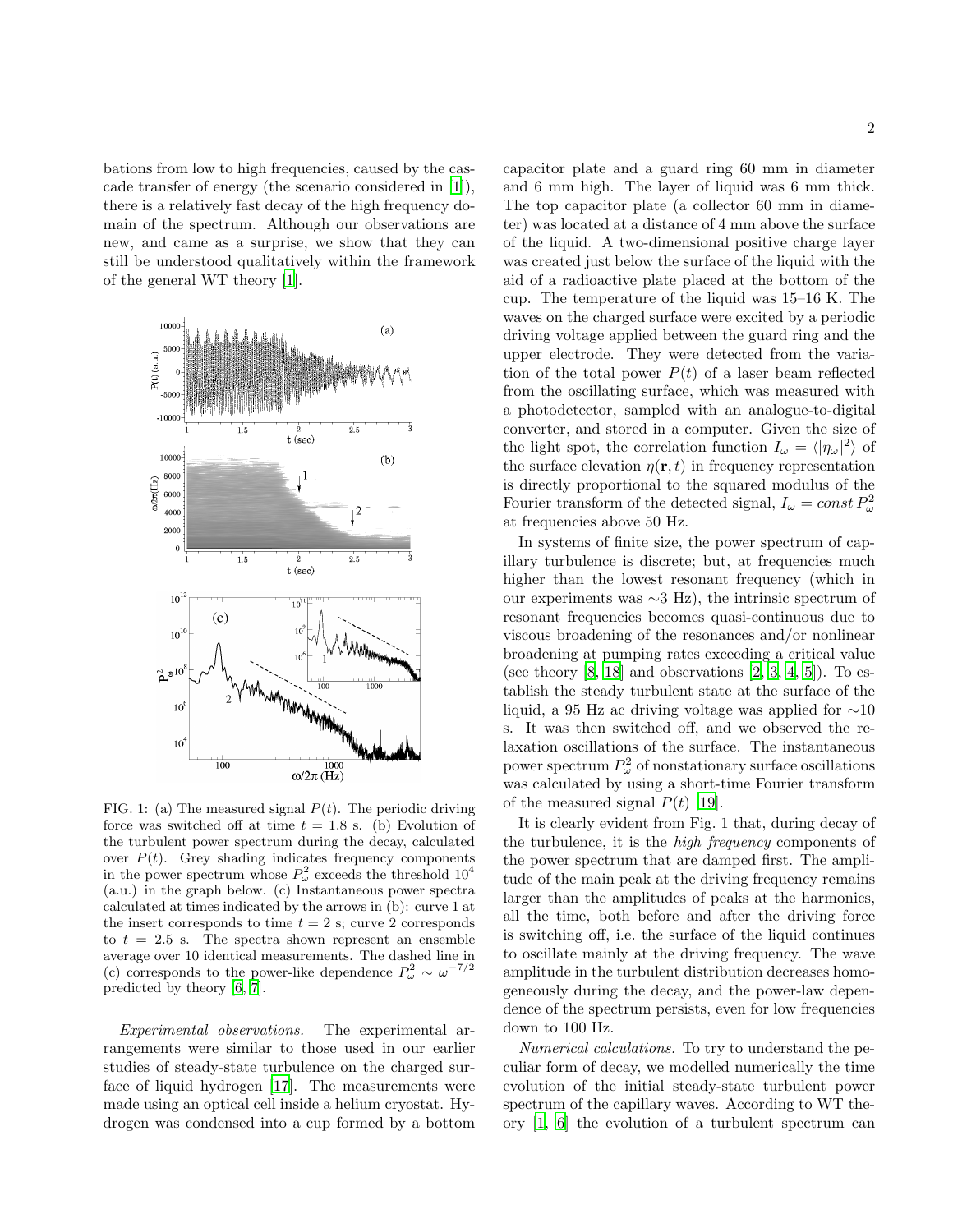be described by the integro-differential kinetic equation (KE) for the classical occupation numbers  $n_k$  of surface waves, where  $k$  is a wave vector. In our calculations we used the so-called "local approximation" for the KE, where the collision integral was approximated by a differential operator. This approach is similar to the well-known Fokker-Plank equation approach in the kinetic theory of gases [\[20](#page-3-19)], and is based on nonlinear interactions between waves of comparable frequencies. Such a differential analogue of the KE can be written in a unique way based on the known symmetry and scaling properties of the turbulent state. A similar phenomenological model of WT has been used successfully before, e.g. in studies of gravitational waves on the surface of liquid [\[14\]](#page-3-13) and for optical turbulence [\[16](#page-3-15)], yielding results that are in a good agreement with the "exact" WT theory. To accord more accurately with the real conditions of the experiment, we introduce into (1) a viscous damping term for waves at all frequencies, in addition to the nonlinear term. Capillary turbulence has not hitherto been studied using this approach.

Following the general recommendations of Refs. [\[14,](#page-3-13) [16](#page-3-15)] we write the corresponding equation for the envelope curve of the turbulent spectrum as:

<span id="page-2-0"></span>
$$
\frac{\partial n_{\omega}}{\partial t} = \frac{C}{\omega^{4/3}} \frac{\partial}{\partial \omega} \left[ \omega^7 n_{\omega} \frac{\partial}{\partial \omega} (\omega n_{\omega}) \right] - 2\gamma_{\omega} n_{\omega} + f_{\omega}(t). \tag{1}
$$

For convenience in comparing numerical results with our experimental data, we use the occupation number in  $\omega$ -representation,  $n_{\omega}(t) = n_k(t)|_{k=k(\omega)}$  as the main characteristic of the turbulent distribution, where  $k = k(\omega)$  is the function inverse to the dispersion law for the capillary waves  $\omega = \omega_k$ . The first term on the right hand side of [\(1\)](#page-2-0) plays the role of the collision integral in the KE,  $\gamma_{\omega} \propto \omega^{4/3}$  is the damping coefficient of capillary waves, the term  $f_{\omega}(t)$  models the direct action of the driving force, and  $C$  is a dimensional constant. For capillary waves the correlation function  $I_{\omega} = \text{const } n_{\omega}$ has the same scaling properties as  $n_{\omega}$ . In our simulations we renormalised time by a dimensional constant,  $t \to t/C$ , and renormalised frequency,  $\omega \to C\omega$ . We have assumed that the renormalised driving frequency  $\omega_d/2\pi = 100$  to facilitate comparison of our numerical modelling results for the free decay shown in Fig. 2 with the experimental data of Fig. 1. The full curve shows the envelope of the initial steady-state turbulent distribution  $n_{\omega}$ . For the frequency range  $200 < \omega/2\pi < 800$ it can evidently be approximated by a power-like dependence  $n_{\omega} \sim \omega^{-7/2}$ , in good agreement both with the existing theory of capillary turbulence [\[6](#page-3-5), [7\]](#page-3-6) and with our current and previous experimental observations [\[10\]](#page-3-9). The cut-off in the power spectrum at the fre-



FIG. 2: Decay of the turbulent spectrum. The occupation number  $n_{\omega}$  as a function of renormalised frequency calcu-lated using [\(1\)](#page-2-0) at three renormalised times:  $t = 0$ , the initial steady-state spectrum (full curve);  $t = 3$  (dashes);  $t = 10$ (dots). The straight line corresponds to  $n_{\omega} \sim \omega^{-7/2}$  as predicted by the theory of capillary turbulence [\[6](#page-3-5), [7\]](#page-3-6).

quency  $\omega_b/2\pi \approx 800$  is caused by viscosity. The dashed and dotted curves show the evolution of the envelope after the driving force was removed. The destruction of the power-like dependence clearly begins from the high frequency domain of the turbulent spectrum. The energy of the oscillations is concentrated mainly in the low frequency spectral domain. That there is no destructive front propagating from low to high frequencies is entirely consistent with our experimental results.

These results may be explained qualitatively in terms of the general theory of WT if we assume a fast redistribution of energy between different frequency scales inside the inertial range, leading to suppression of relaxation processes. Such a redistribution will stabilize the power-like dependence of the turbulent spectrum at low frequencies. A similar evolution of the turbulent spectrum was observed in [\[11](#page-3-10)] with a smooth decrease of driving amplitude, where the turbulent system remained continuously in its steady state. Based on these observations we can claim that the evolution of the freely decaying turbulent spectrum has a quasiadiabatic character. The kinetic time of nonlinear wave interactions  $\tau_k(\omega)$  plays the role of a fast time; the time  $\tau_v(\omega)$ , characterizing viscous damping of the waves, plays the role of a slow time within the inertial frequency range. From [\(1\)](#page-2-0) one can estimate the frequency dependences of  $\tau_k(\omega) \propto \omega^{-7/6}$  and  $\tau_v(\omega) \propto \omega^{-4/3}$ , and of their ratio as  $r(\omega) = \tau_k(\omega)/\tau_v(\omega) \propto (\omega/\omega_b)^{1/6}$ . It was shown in [\[11\]](#page-3-10) that the inertial range is limited at high frequencies by the condition  $r(\omega_b) \sim 1$ , and that inside the inertial range the parameter  $r$  is small, i.e. nonlinear wave interactions occur faster than the viscous damping processes. At these frequencies the ratio